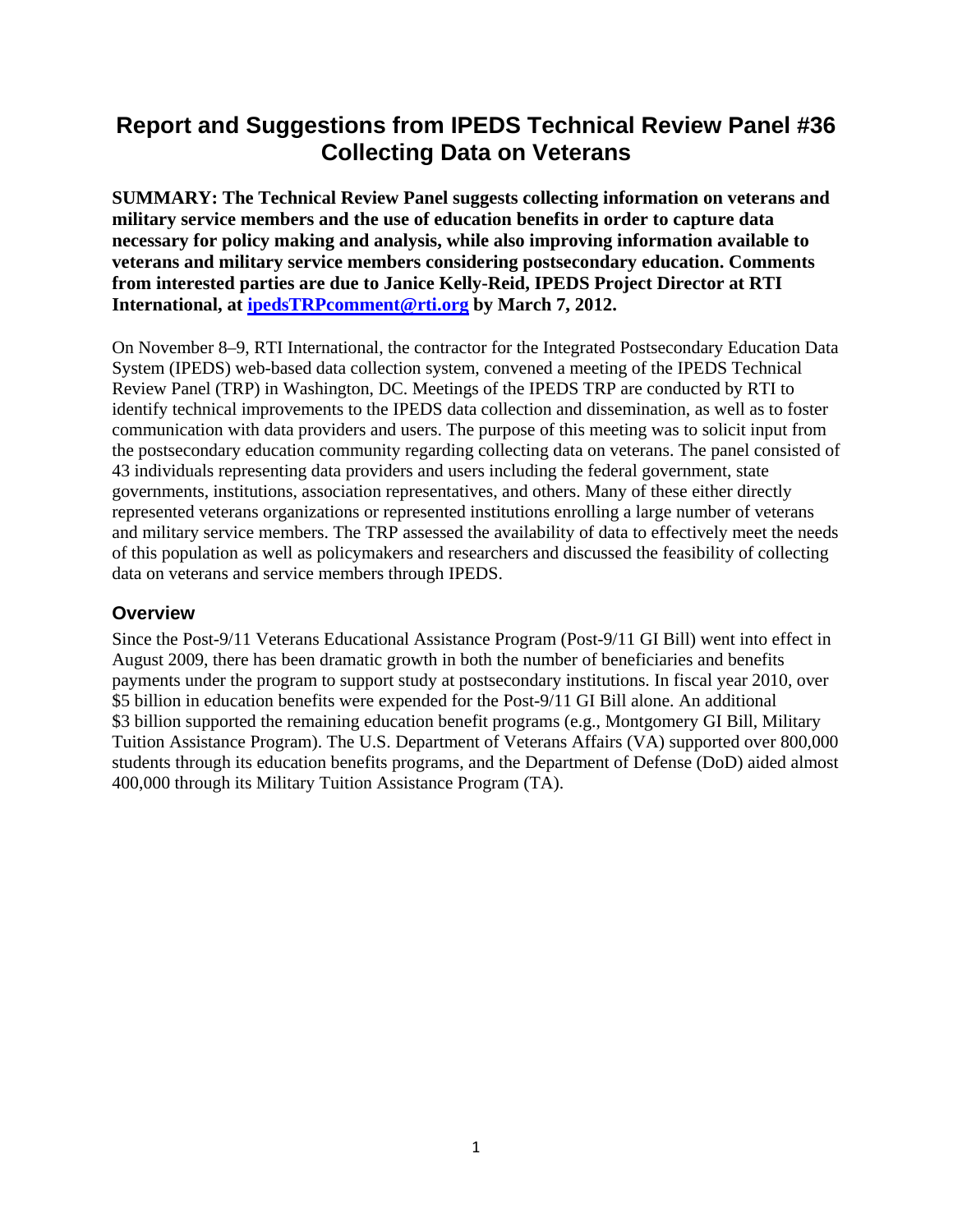| Program                                                                   | <b>Benefit</b>                                                                                                                                                                                                                                                                                                                                          |
|---------------------------------------------------------------------------|---------------------------------------------------------------------------------------------------------------------------------------------------------------------------------------------------------------------------------------------------------------------------------------------------------------------------------------------------------|
| Post 9-/11 Veterans Educational Assistance<br>Program (Post-9/11 GI Bill) | • Effective August 1, 2009<br>• Tuition and fees, monthly housing allowance, and<br>books and supplies stipend<br>• Can transfer educational benefit to dependent<br>• Program expanded in 2011 to cover non-degree-<br>granting programs, apprenticeships/on-the-job<br>training programs, flight training programs, and<br>training by correspondence |
| Montgomery GI Bill - Active Duty(MGIB-AD)                                 | • First entered active duty on or after June 30, 1985                                                                                                                                                                                                                                                                                                   |
| Montgomery GI Bill - Selected Reserve<br>(MGIB-SR)                        | • Funded by Department of Defense and administered<br>by Veterans Administration                                                                                                                                                                                                                                                                        |
| Reserve Educational Assistance Program<br>(REAP)                          | • National Guard and Reserves serving in support of a<br>contingency operation under federal authority on or<br>after September 11, 2001                                                                                                                                                                                                                |
| Survivors and Dependents Educational<br>Assistance (DEA)                  | • Designed for spouses and children of veterans who<br>died or were disabled in service                                                                                                                                                                                                                                                                 |
| Post-Vietnam Era Veterans Educational<br>Assistance Program (VEAP)        | • First entered active duty after December 31, 1976,<br>and before July 1, 1985                                                                                                                                                                                                                                                                         |
| Tuition Assistance Program (TA) and Tuition<br>Assistance Top-Up Program  | • Administered by the Department of Defense<br>• For active duty service members, reservists called to<br>active duty, and their spouses                                                                                                                                                                                                                |
|                                                                           | • GI Bill benefits can be used to supplement costs not<br>covered by this program                                                                                                                                                                                                                                                                       |

#### **Table 1. Overview of key veterans education benefits programs**

The increase in beneficiaries and federal dollars expended has led to demand for more information for (1) researchers to study the impact of these programs on college participation and success; (2) institutional researchers and other data users to conduct peer comparison in serving these students; (3) veterans and military service members looking to use their educational benefits; and (4) policymakers to assess the effectiveness of benefits programs and return on investment. The following exhibit presents the type of questions in which the different stakeholders have expressed interest.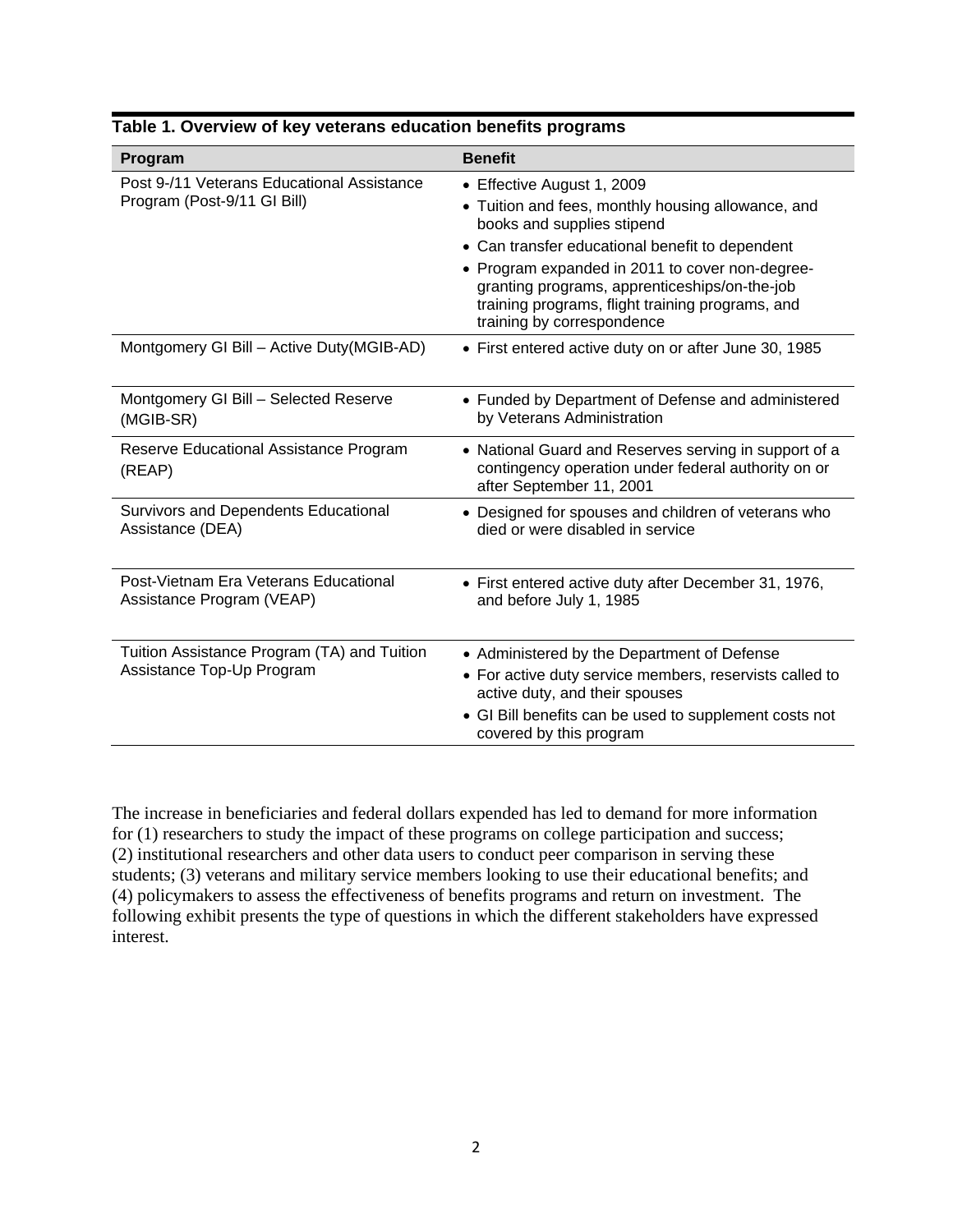| <b>Veterans/Service Members</b>                              | <b>Institutions</b>                                                                 | <b>Policymakers/Researchers</b>                                                  |
|--------------------------------------------------------------|-------------------------------------------------------------------------------------|----------------------------------------------------------------------------------|
| Where do other veterans enroll?                              | How does our veteran population<br>compare to other institutions?                   | What institutions are veterans<br>attending and for what purposes?               |
| Which institutions provide special<br>services for veterans? | How do the services we provide<br>compare to other institutions?                    | How do these programs impact<br>access and education attainment<br>for veterans? |
| At which institutions am I more<br>likely to be successful?  | How do outcomes for veterans at<br>my institution compare to other<br>institutions? | What are the student outcomes?                                                   |
| How much will it costs me to<br>attend/what is my net price? |                                                                                     | What is the return on investment<br>in the programs?                             |

To respond to these information demands, the TRP focused on discussing possible ways to utilize already existing data and collect new information on veterans and military service members to better address policy and research questions, as well as to provide more detailed information on the number and types of students using education benefits and how these students are being served by institutions.

# **Discussion Item #1: Availability of Data**

### **Background on Federal Data**

The IPEDS data collection does not currently capture information on veterans, military service members, or services offered to this student population. In light of this, the panel discussed the potential opportunities that other existing federal sources may present.

NCES is able to provide national estimates on basic demographic information on veterans and service members through its large-scale, nationally representative samples of institutions and students such as the National Postsecondary Student Aid Survey (NPSAS). NPSAS is conducted every 4 years and is the primary source of information used by the federal government (and others, such as researchers and higher education associations) to inform public policy on student financial aid programs such as the Pell grants and Stafford loans. Further, NPSAS is used to obtain baseline data for longitudinal study of student subpopulations. Specifically, NPSAS data provide the baseyear sample for the Beginning Postsecondary Students (BPS) longitudinal study. BPS, conducted every 8 years, follows students over time to examine such issues as persistence and the effects of financial aid on subsequent enrollment.

Although NPSAS and BPS can provide national estimates on basic demographics of veterans and military students, the small sample size for this population makes further analysis statistically unreliable. Further, NPSAS and BPS are nationally representative, but not state representative, nor can they provide institution-level data. In addition, the most recent iteration of NPSAS was in 2007- 08—prior to the creation of the Post-9/11 GI Bill. Therefore, the periodicity, combined with the limitations of the sample size for this population, prevent NPSAS and other subpopulation longitudinal studies from providing immediate answers to policy questions and useful and meaningful measures to consumers.

The panel discussed whether any other federal agency captures data on veterans related to postsecondary education. VA does capture data on veterans and military service members, specifically (1) which students are certified to receive benefits; (2) the date a student begins using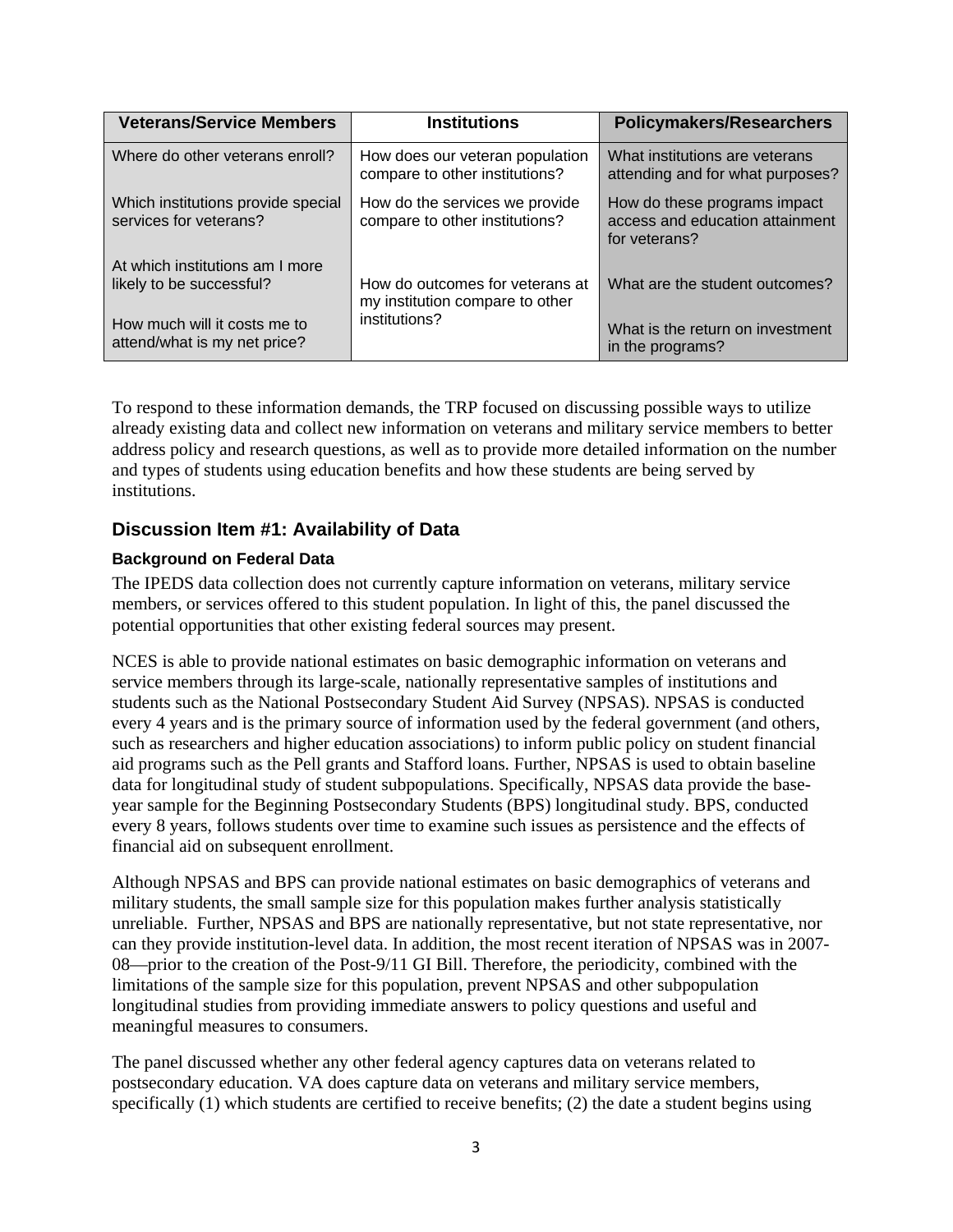benefits; and (3) the date a student stops using benefits. Therefore, the panel agreed that it would make sense to consider the possibility of utilizing the existing VA data to address questions around the number of students receiving benefits and total benefit dollars received.

#### **Background on Institution Data**

Prior to the Post-9/11 GI Bill, education benefits were paid directly to students in the form of a monthly stipend. Institutions were not responsible for administering benefits, making it unlikely that they had the information necessary to track benefits and identify beneficiaries.

The Post-9/11 GI Bill has changed the role of an institution in administering benefits. Tuition and fee benefits under the Post-9/11 GI Bill are paid directly to the institution, while the monthly housing allowance, books and supplies stipend, and rural relocation payment paid directly to the student by the VA. The VA determines student eligibility and works with the School Certifying Official (SCO) at each institution to have the student's enrollment certified and administer benefits. Because the tuition and fee portion of the benefit is paid directly to the institution, institutions have the information necessary to identify Post-9/11 GI Bill beneficiaries and can also amount of benefits received for tuition and fees. To better understand the availability of data at the institution level and the systems in place across campuses, panelists were asked to comment on the information available at their institutions. Responses varied across institution types and sectors.

### **Discussion**

The panel agreed that in order to capture useful data related to veterans, it would first be necessary to more clearly determine how state and institutional data systems identify veterans. In the absence of a mandated approach, methods vary by state and by institution. Most commonly, data systems identify veterans only when they use veteran's education benefits. Using available data the SCO can identify the beneficiary, the type of benefit used, and whether the student is a spouse or dependent of a veteran or service member (i.e., using transferred benefits). However, panelists noted that for VA benefits other than the Post-9/11 GI Bill benefits, some state and institution systems are only able to identify veterans that have been certified to receive VA benefits and are unable to determine if the student actually received the benefit. Other institutions supplement any information they may have through the administration of benefit programs and further define veterans as students who selfidentify as veterans, indicate veteran status on the Free Application for Federal Student Aid (FAFSA), transfer military credits, or some combination of these. The panel acknowledged that one of the main issues associated with this approach is that the count of veterans will likely be underreported as some veterans will choose not to self-identify. Further, the sources used to determine veteran status are not consistent across institutions.

Being able to define veterans in a way that is consistent across institutions and state systems presents a challenge.

# **Discussion Item #2: Collecting the Data in IPEDS**

### **Background**

After determining that the existing source of data that may assist in answering some of the data demands is data maintained by the VA, the panel was asked to consider whether it makes sense to incorporate any existing data and the collection of any new data on veterans into IPEDS in order to address changing policy, research, and consumer needs. Incorporating data into IPEDS would allow for any new data on veterans to be displayed on College Navigator, the Department of Education's college search tool for prospective students, as well as to be available to researchers and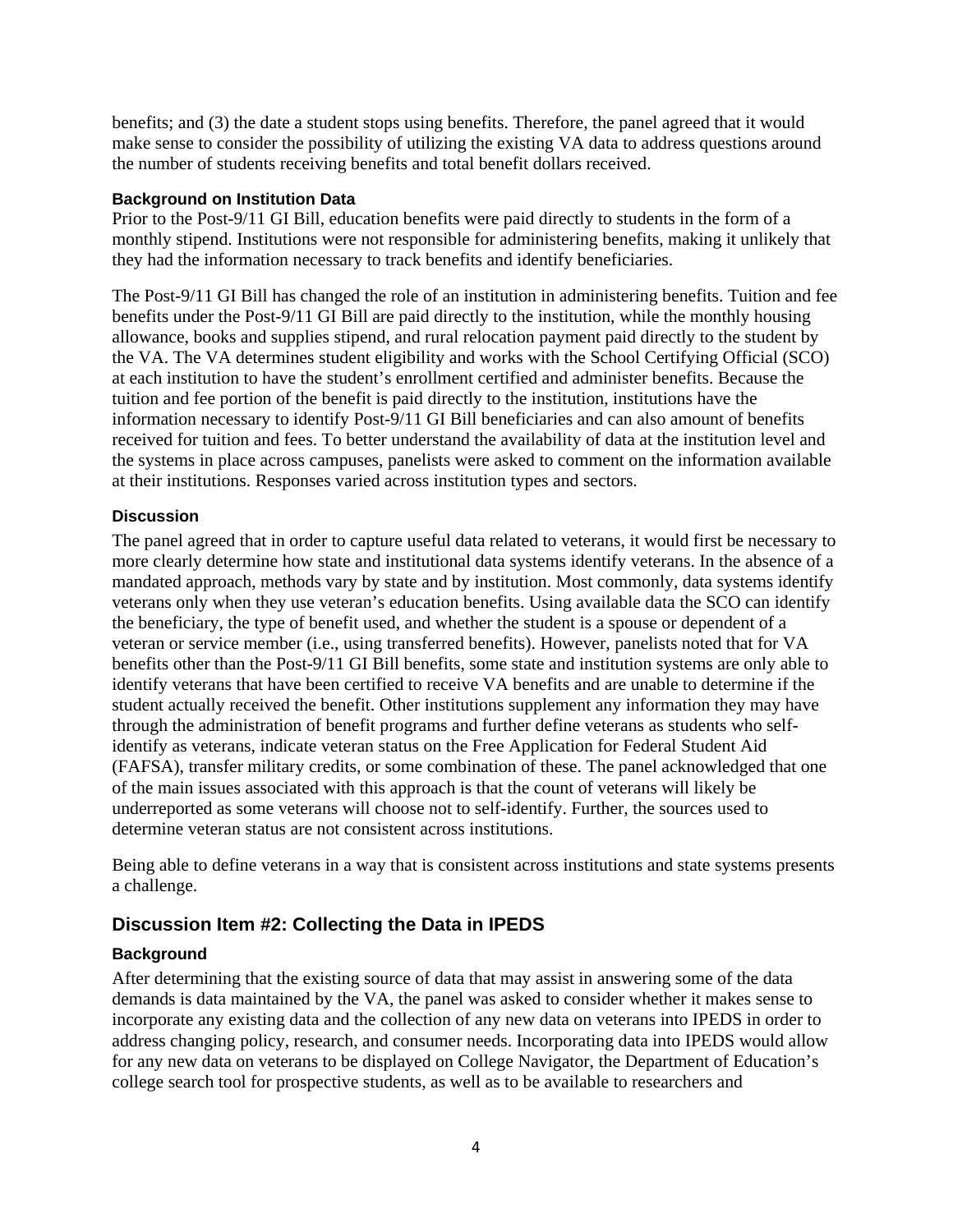policymakers through the IPEDS Data Center. Specifically, the panel was asked to assess the feasibility of improving the IPEDS data collection in the following areas:

- enrollment data on veterans and service members;
- degrees/certificates awarded to veterans and service members;
- retention rates for a veterans and service members subcohort;
- graduation rates for a veterans and service members subcohort;
- services available for veterans and service members at the institution;
- the use of educational benefits and the subsequent impact on institutional net price for veterans and service members.

#### **Discussion**

While the panel agreed to that incorporating data on veterans and military service members into IPEDS makes sense and that such data would be useful to stakeholders and easily accessible through IPEDS data tools, the panel was concerned with meeting the information and assessment needs of prospective students and policymakers, while imposing the least amount of institutional burden. Some measures, such as information on special services and tuition programs for veterans, are important to prospective students when choosing a college. Other measures are useful to policymakers for assessing whether education benefits facilitate college participation and success. For all stakeholders, knowing the number of veterans and military service members in postsecondary education programs is important. Therefore, the panel was asked to consider how information on veterans and military service members might best be collected through IPEDS surveys or other federal sources of data.

#### **Institutional Characteristics (IC) Survey Component**

To address the demand for consumer data, the panel considered data items for addition to the IC component that could be useful to prospective veteran and military service member students as a first step in helping them compare institutions. The panel acknowledged that there are a broad range of programs available for veterans academically, financially, and socially. Given the amount of variation that exists within service and support programs and across institutions, the panel determined that it is important to capture data on these programs at the most general level.

To prevent a possible duplication of effort by the institution in reporting data on student services, the panel examined existing sources (e.g., institution or state data systems and voluntary data collections). For example, a panelist noted that institutions can be granted "military friendly" designation if specific criteria are met and institutions can self-report on a series of program and service offerings related to veteran and military service member students. While the panel recognized the importance of these measures, there was concern that an indicator of "military friendly" on College Navigator will appear as an endorsement of program quality by NCES. Instead, the panel focused on collecting data on veterans and military service members through two questions in IC: (1) programs related to veteran and military student services and (2) tuition policies available for veterans and military service members.

The panel noted that the resulting list is not intended to represent all programs available at institutions but instead to provide prospective students with a first look at the availability of such programs. To determine eligibility for specific programs, prospective students should contact the institution directly.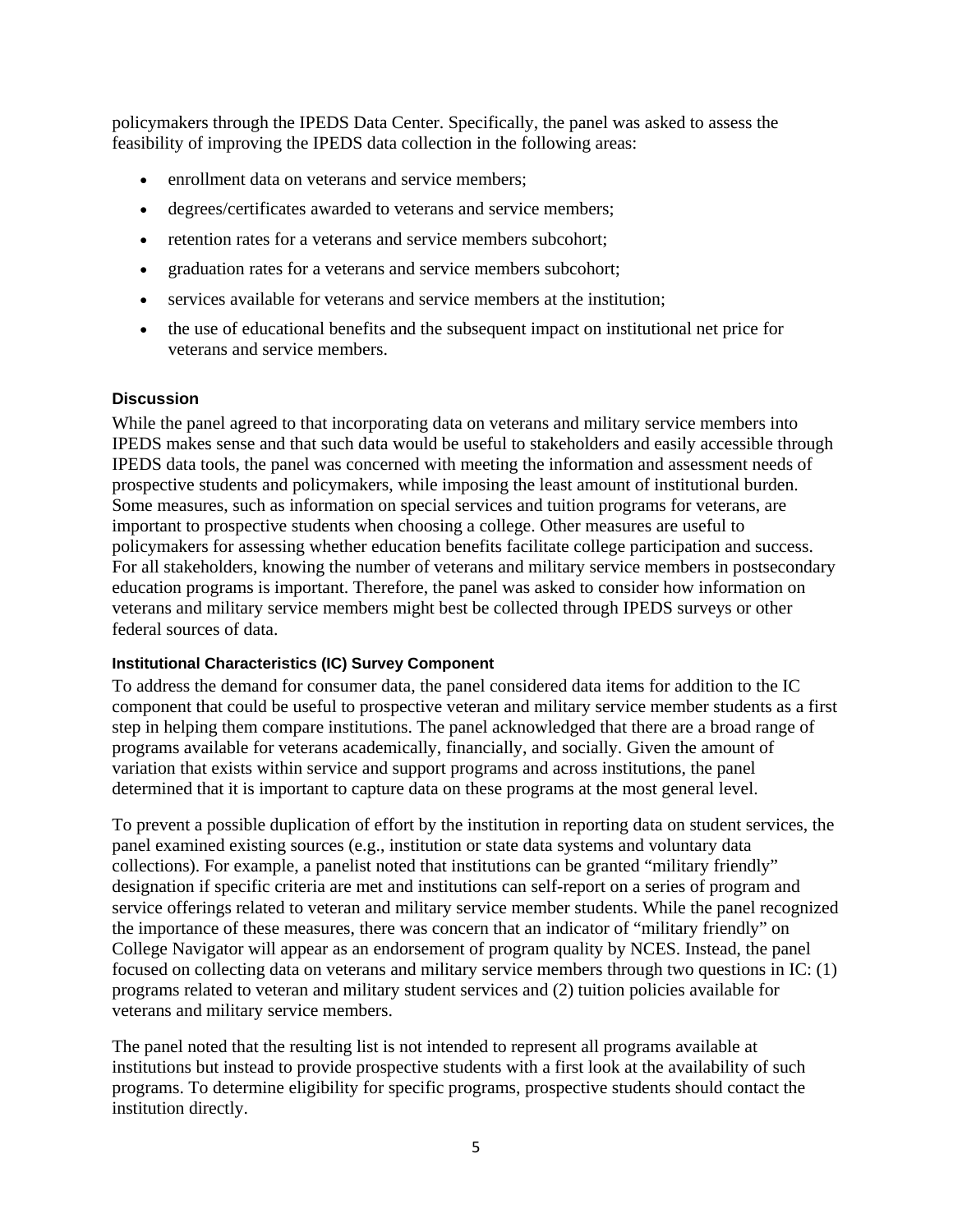To best capture data on programs related to veteran and military student services, the panel suggested adding the following question to IC and providing clarification to the terms in the instructions:

| <b>Suggested IPEDS Data Element</b>                                                                           |
|---------------------------------------------------------------------------------------------------------------|
| Which of the following is available to veterans, military service members, or their families?                 |
| Credit for military training                                                                                  |
| Dedicated point of contact for support services for veterans, military service members, and<br>their families |
| Recognized student veteran organization                                                                       |
| Member of Servicemembers Opportunity Colleges                                                                 |

Next, the panel discussed tuition policies and noted that these policies are prone to variation, specifically in-state tuition for nonresident veterans and military service members. Given the complexities, the panel suggested including a simple checkbox for tuition differential. This would allow institutions to report tuition policies not already collected and would prompt institutions to describe the specific differential tuition policies in the context box. The panel suggested that NCES provide examples of tuition differentials in the instructions to facilitate accurate and thorough reporting.

The panel also discussed collecting the URL of the page specific to policies effecting veterans and military service members on institutions' websites with a note to contact the institution for further information. This approach would allow institutions to link to tuition policies related to veterans and service members and would decrease the volume of information reported in the context box. Panel members noted that the link is intended to be a supplementary piece of consumer information and should be collected *in addition to* information about specific tuition policies. There was concern that this approach would prevent prospective students from making side-by-side institutional comparisons in College Navigator. While the group consensus was that it would be preferable to make reporting this information available but not required, panel members did not come to a consensus whether IPEDS should collect and post to College Navigator the institutions' website at this time. Because the TRP did not reach consensus, NCES would appreciate additional comment on this topic.

To best capture data on programs related to tuition policies, the panel suggested adding the following question to IC and providing clarification on the terms in the instructions: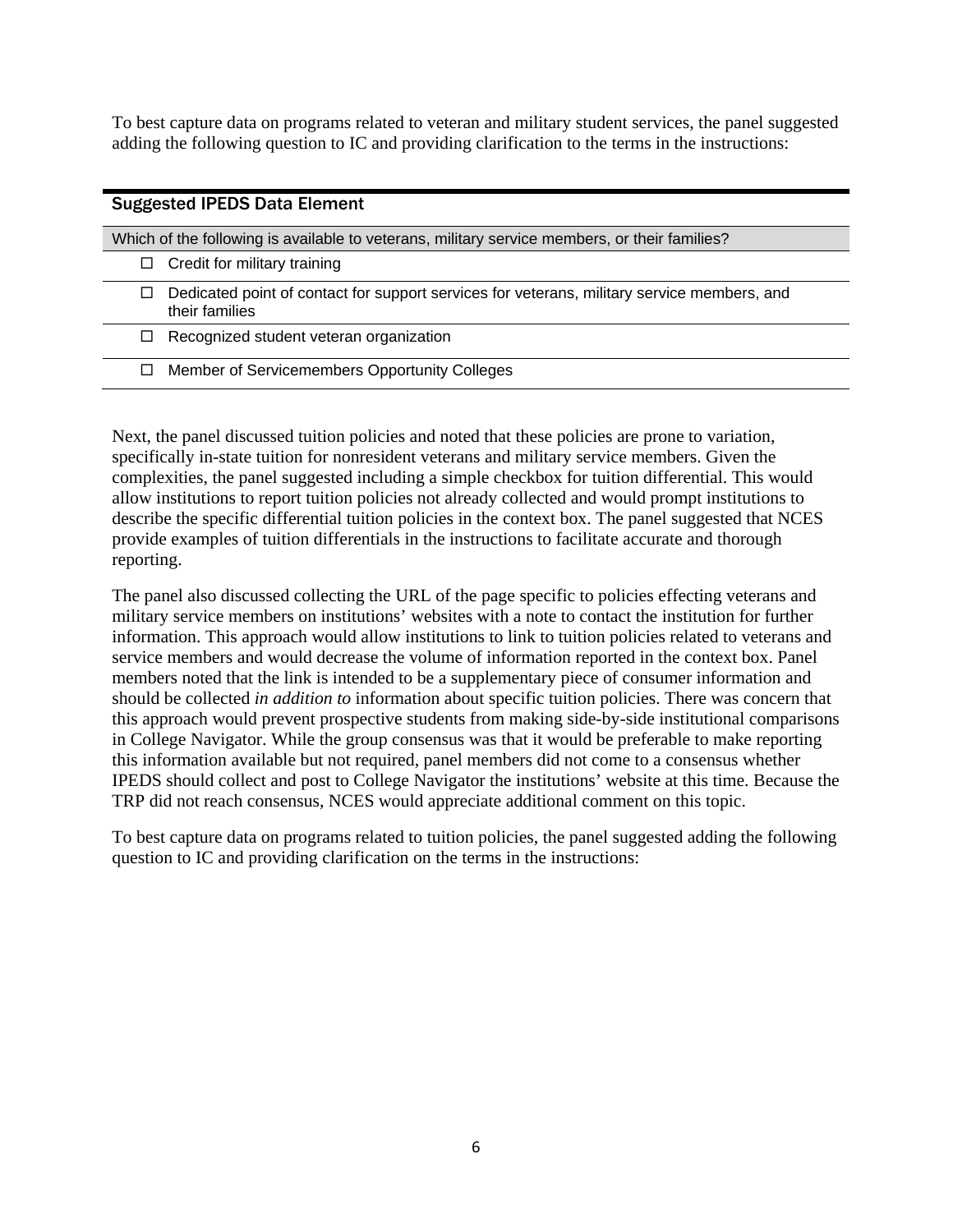### Suggested IPEDS Data Elements

Which of the following do you offer to veterans, military service members, or their families?

 $\Box$  Institution participates in Post-9/11 Yellow Ribbon Program (link to VA website)

- $\Box$  Military tuition waivers
- $\Box$  Tuition deferment
- $\Box$  Tuition differential

Provide optional context box for institutions to share additional information to be posted on College **Navigator** 

URL for tuition policies specifically related to veterans and military service members

For institutions to report on veterans services and tuition, the keyholder may rely on various institutional offices (e.g., student services, veterans affairs) to complete or assist in gathering data. To reduce the keyholder burden, the TRP suggested grouping the two consumer information questions and collecting them separately as a new Section F in IC. This would allow the keyholder to send the assisting institutional office an entire survey section rather than a list of items located across different survey sections.

Next, the panel examined the broader concept of collecting veteran and military service enrollment data to provide context and capture information that would be useful not only to students but also to policymakers. The panel agreed that there needs to be a balance between meeting the demand for data and imposing undue level of burden on institutions. Panelists agreed that the best way to address the issue of burden is by making it easier for institutions to report on veteran enrollment.

Consequently, the panel suggested that IC collect the number of undergraduate and graduate students enrolled during the previous fall reporting period who are veterans or military service members certified to receive federal veteran/military education benefits or are known to be veterans or military service members by some other method such as self identification. As noted in the previous discussion, institutions and state systems use various methods to identify veterans and military service members (e.g., transcript data, self-identification, benefit certification, FAFSA). The panel noted that if the intended focus is collecting enrollment of veterans and military service members not the number of veterans and service members certified for benefits—it is important to determine how many veteran and military service members are known to the institution*.* This approach is consistent with the current framework for collecting disability data in IC.

The panel suggested if this data item is added to IPEDS, the data file should show the **number** of veterans and military service members enrolled but College Navigator should show the **percentage** enrolled. This would help present information in a manner more suited to prospective students' needs.

#### **Student Financial Aid (SFA) Survey Component**

While IPEDS currently collects data on the number of students who are awarded financial aid and the amounts awarded, no data are collected on the number of students who use veteran education benefits. Veteran education benefits are an earned benefit and were removed from the definition of "estimated financial assistance" used in the SFA survey component under HEOA provisions.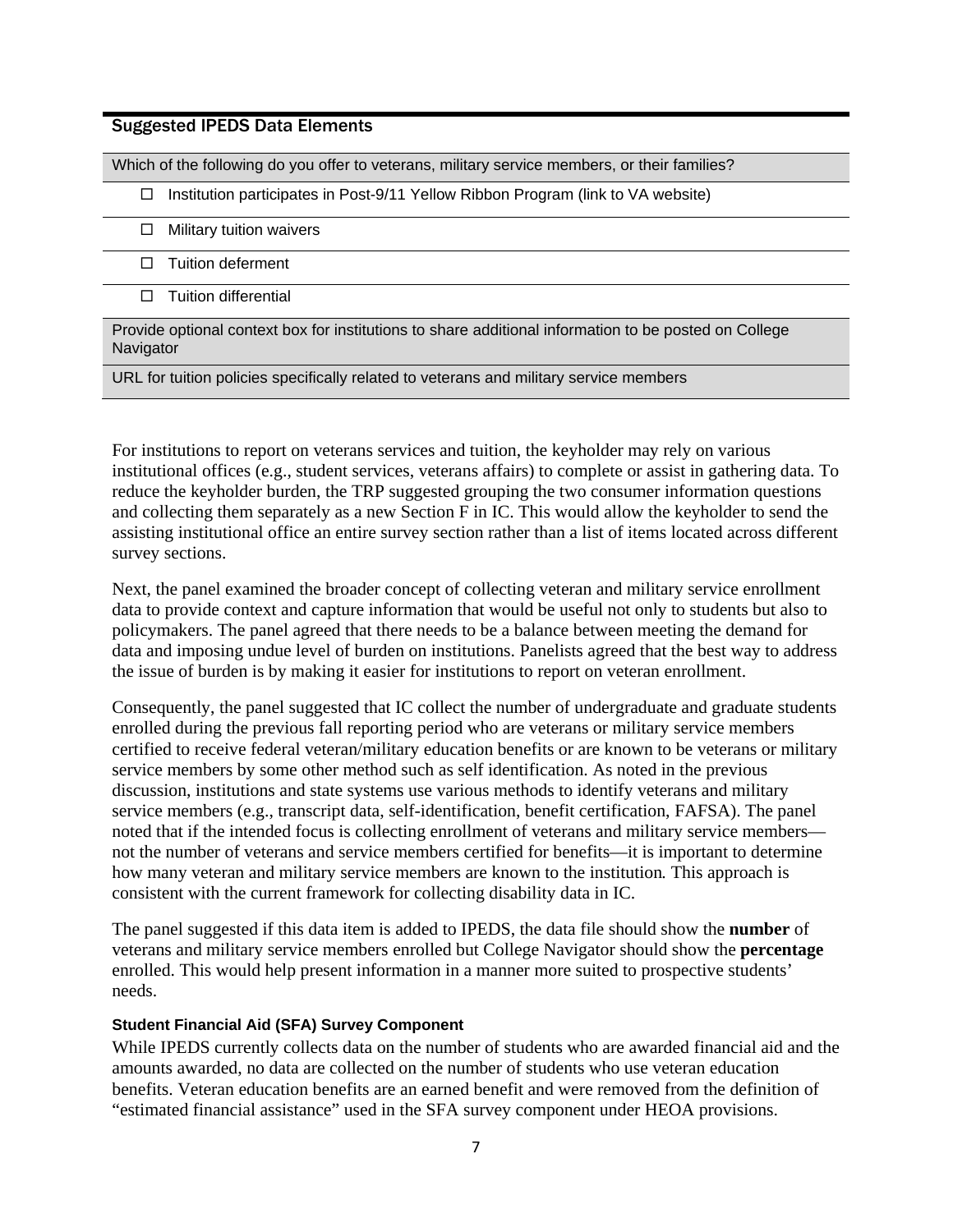However, the increased demand for information on the availability and use of veteran educational benefits prompted the TRP to consider two approaches for collecting information on benefits in SFA, as described below.

# *Option 1: VA could provide information to institutions*

Under this approach, VA would provide data to institutions (by facility code) on the number of recipients of benefits for each program and total dollars distributed. The institution would aggregate the data (if it has multiple facility codes) to the IPEDS Unit ID to report to IPEDS. Institutions report in SFA (collected in winter on the previous award year):

- Number of undergraduates receiving *any* VA benefit (unduplicated count of beneficiaries)
- Number of undergraduate beneficiaries by program and total dollar amount awarded to them by the program
- Number of undergraduate beneficiaries and total dollar amount of DoD Tuition Assistance

This approach would allow NCES to disseminate information for policy analysis while shifting the reporting burden from the institution. VA maintains records on all beneficiaries of veteran education benefits by birth date, sex, number of months of benefits used, amount of benefits remaining, amount of benefits provided (separated by the amount paid to the institution and the stipend provided directly to the student), and facility enrolling the benefits. Facility codes are multi-digit identifiers that represent a specific location or program that has been certified by VA to enroll benefits. At this time, data can be obtained from VA by facility code but *not* by IPEDS unit ID.

Through discussion, the panel identified the following technical issues with VA providing data to institutions for reporting to IPEDS:

- Inability of VA data to distinguish between undergraduate and graduate student beneficiaries;
- Reconciling institution facility codes used by VA and UnitID used by IPEDS;
- lack of alignment in IPEDS and VA reporting periods, fluctuating variables like overpayments and underpayments that change over time, due to the transactional nature of the data system;
- duplication of data for students who attend and receive benefits at more than one facility code; and
- inability to validate data at the institution level other than Post-9/11GI Bill benefits;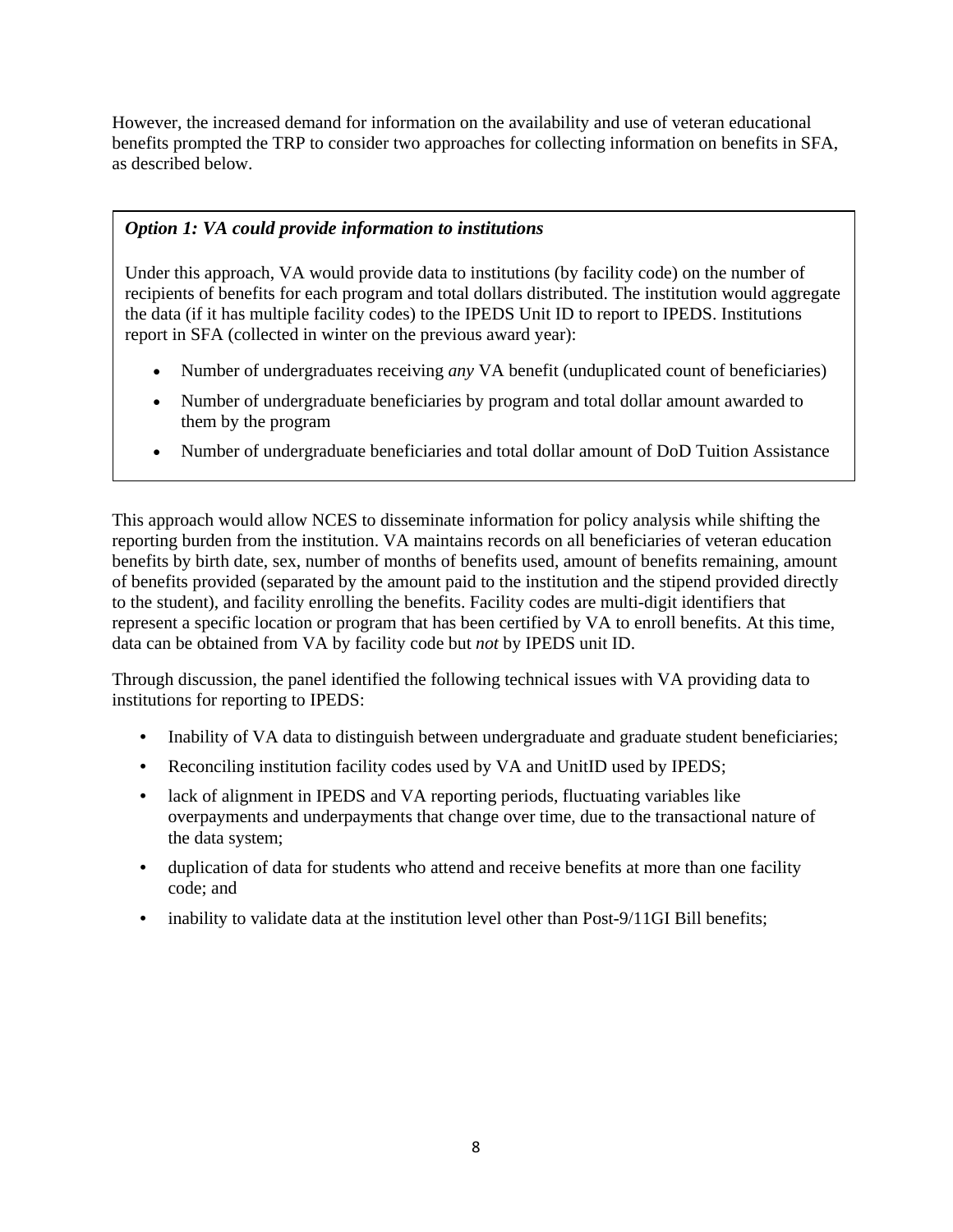### *Option 2: VA cannot provide necessary information to institutions*

The TRP suggested that if VA cannot provide the necessary data to institutions, institutions should report data to IPEDS on data available in their systems. SFA (collected in the winter on the previous award year), would collect the following:

- Number of undergraduates receiving Post-9/11 GI Bill benefits
- Tuition and fee dollar amount awarded to them through the institution
- Number of undergraduates receiving DoD Tuition Assistance
- Total amount of DoD Tuition assistance awarded to them through the institution

This approach would impose a higher level of institutional burden and would fail to capture complete information. Under this approach, benefit dollars provided under the Montgomery GI Bill and approximately 10 other aid programs would be excluded. Institutions would be able to identify all students receiving any type of VA and DoD benefits—because the institution must certify eligible students—but institutions would be unable to determine the amount awarded to and received by students.

Given the technical issues that were identified in the discussion, the panel agreed that mapping VA data to IPEDS data for reporting to IPEDS is an important method that should be explored by NCES and the VA, however it is not feasible at this time. NCES should continue to work with VA to resolve technical issues and asses the option for using this approach as a long-term solution. Therefore, the panel suggested using Option 2 at this time and collecting data directly from institutions through IPEDS.

### **Completions, Retention, and Graduation Rates**

In light of the previous discussion, the panel determined that collecting additional data on completions, retention, and graduation rates of veterans and military service members in IPEDS is not feasible at this time and needs further study. There is value in collecting more detailed information on veterans and military service members to address policy questions and provide more detailed information on veteran persistence rates, graduation rates, and the number of veterans completing postsecondary programs. However, given the limitations in data systems and available data, the panel concluded that IPEDS is not the appropriate instrument for collecting these data at this time. NCES should continue to examine the extent to which student outcome measures can be addressed using other federal sources of data. Further, VA has plans to capture student outcome data in the future.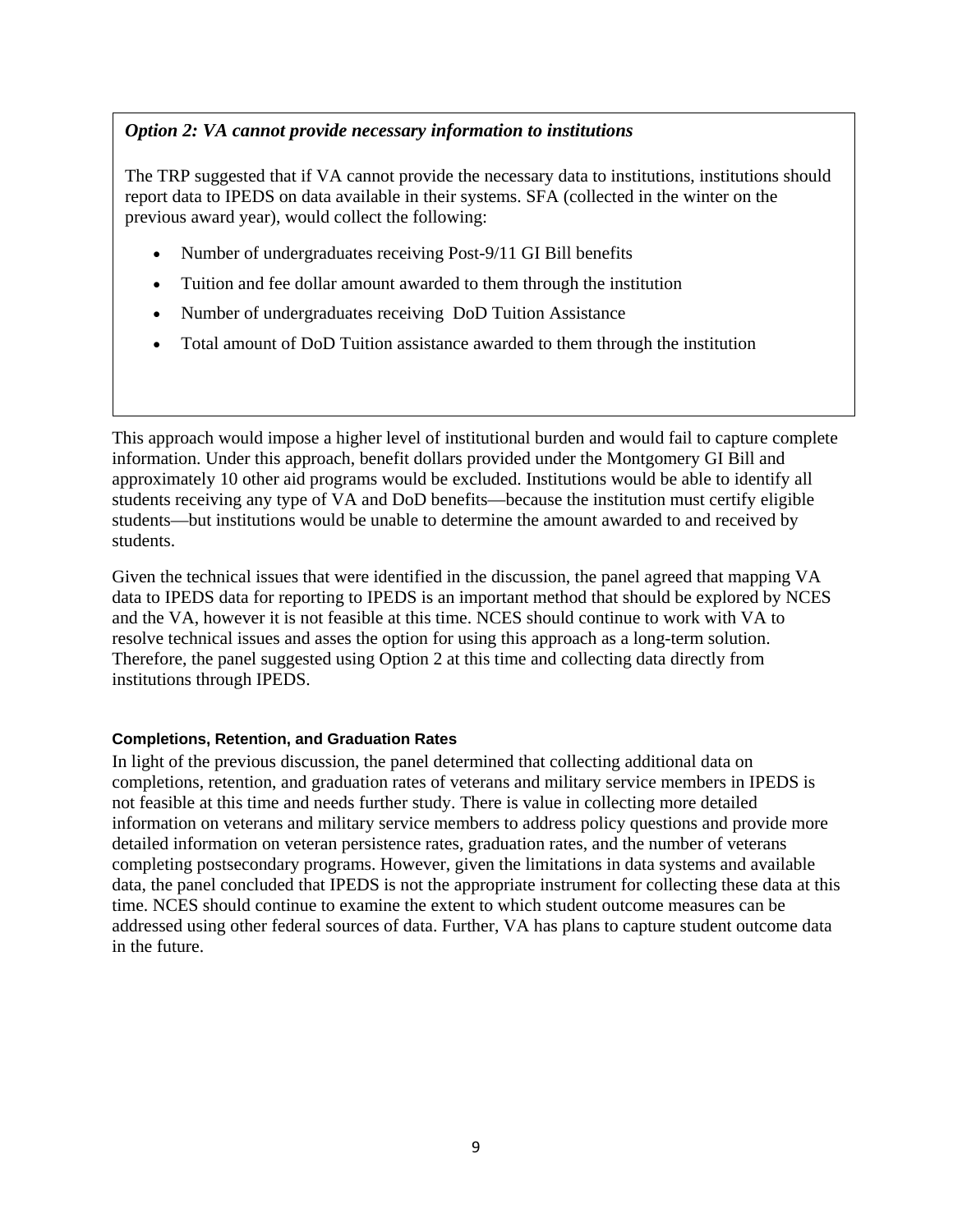# **Summary of Proposed Revisions to IPEDS IC and SFA Components**

Following is a list of the changes included in the discussion sections of this report.

# **CHANGES SUGGESTED BY TECHNICAL REVIEW PANEL #36**

Additions to **IC data collection**:

- Collect the number of undergraduates enrolled during the previous fall reporting period who are veterans or military service members. This status is known to the institution because the student was certified to receive federal veterans/military education benefits or by some other identification method such as self identification.
- Collect the number of graduate students enrolled during the previous fall reporting period who are veterans or military service members. This status is known to the institution because the student was certified to receive federal veterans/military education benefits or by some other identification method such as self identification.
- Add an additional section, Part F, to ask:
	- (1) Which of the following are available to veterans, military service members, or their families?
		- $\Box$  Credit for military training
		- $\Box$  Dedicated point of contact for support services for veterans, military service members, and their families
		- $\Box$  Recognized student veteran organization
		- $\Box$  Member of Servicemembers Opportunity Colleges
	- (2) Which of the following do you offer to veterans, military service members, or their families?
		- $\square$  Institution participates in Post-9/11 Yellow Ribbon Program (link to VA website)
		- $\Box$  Military tuition waivers
		- $\Box$  Tuition deferment
		- $\Box$  Tuition differential
	- (3) Context box to be displayed on College Navigator
	- (4) URL for tuition policies specifically related to veterans and military service members

### Additions to **SFA data collection**:

- Collect the number of undergraduates receiving Post-9/11 GI Bill benefits and the total dollar amount of tuition and fee benefits awarded to them through the institution.
- Collect the number of undergraduates receiving DoD Tuition Assistance and the total dollar amount of DoD Tuition Assistance awarded to them through the institution.